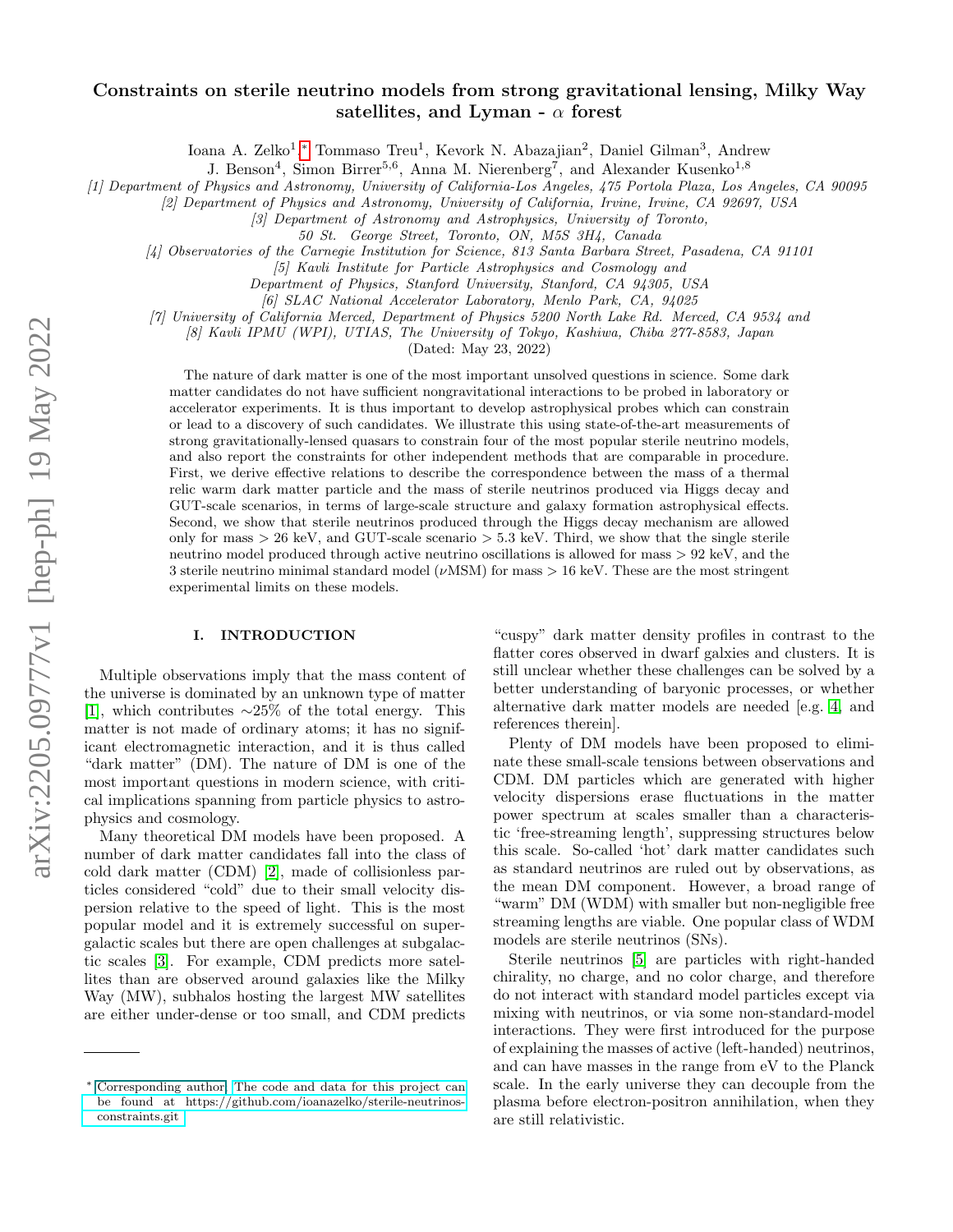Dodelson and Widrow [\[6\]](#page-7-5) first established the sterile neutrino as a well-motivated WDM candidate. The model presented by Dodelson and Widrow [\[6\]](#page-7-5) (hereafter the DW model) adds a single sterile neutrino to the Standard Model with a coupling to the active neutrinos. The DW mechanism produces particles through neutrino oscillations at temperatures below a few GeV, such that they behave like WDM. The number of sterile neutrinos is not subject to anomaly cancellation or other constraints, and more than one sterile neutrino is possible. In the seesaw theory of neutrino masses, one needs at least two right-handed states [\[7\]](#page-7-6), but more right-handed states are allowed. It is an open question how many of these states have masses in the keV range, where they can serve as dark matter. The popular neutrino minimal standard model  $(\nu$ MSM) postulates three right-handed neutrinos with masses below the electroweak scale [\[8\]](#page-7-7).

Production of sterile neutrinos in the early universe can proceed in different ways, and the mode of their production determines the clustering properties of dark matter [\[9–](#page-7-8)[11\]](#page-7-9). A population of dark-matter sterile neutrinos can be produced due to their mixing with active neutrinos, which results in active to sterile neutrino conversions [\[6,](#page-7-5) [12\]](#page-7-10). This mechanism produces WDM. In the presence of a sizeable lepton asymmetry, the active to sterile neutrinos conversions select a lower-momentum part of the thermal distribution, leading to somewhat colder dark matter, as was pointed out by Shi and Fuller (SF) [\[13\]](#page-7-11).

SNs could also be produced through mechanisms other than active neutrino oscillations, including "freezein" production from decays of the inflaton [\[14\]](#page-7-12) or an  $SU(2)\times U(1)$  singlet Higgs boson [\[9,](#page-7-8) [10,](#page-7-13) [15\]](#page-7-14). Most of the sterile neutrinos production from oscillations (DW or SF) takes place at temperature  $\sim 0.1$  GeV. In contrast, Higgs boson decays can produce a population of sterile neutrinos at a temperature ∼100 GeV. Subsequent cooling and entropy production dilutes and redshifts this population, making the resulting DM colder than the WDM produced by DW or SF. This model, which produces particles in the 1-10 keV range, has been shown to produce the correct dark matter abundance, resulting in the so-called "keV Miracle Model" [\[11\]](#page-7-9).

Another possible production mechanism for sterile neutrinos is the split seesaw mechanism [\[16,](#page-7-15) hereafter KTY], part of the production mechanism at the grand unified theory scale (GUT). The model predicts two large and one small Majorana masses due to a natural separation of scales. The large Majorana masses allow for thermal leptogenesis, while the keV mass produces a DM candidate. The model can be embedded into an SO(10) Grand Unified Theory, or some other theory containing a gauge  $U(1)_{B-L}$  symmetry. The resulting DM is even colder than the one in the models described above, due to a more significant amount of dilution and redshifting of sterile neutrinos as the plasma cools from the GUT-scale production temperature.

The sterile neutrino models described above could ex-



<span id="page-1-1"></span>FIG. 1. Marginalized posterior for the  $log_{10}(m_{\text{hm}})$ , obtained by [\[21\]](#page-7-16) from the analysis of eight quadruply imaged quasars.

plain the unidentified 3.5 keV X-ray line found in observations of galaxies and clusters [\[17,](#page-7-17) [18\]](#page-7-18), even if they do not account for 100% of DM. Furthermore, keV sterile neutrinos can have a dramatic effect on supernova explosions, for example, explaining the pulsar kick velocities in excess of 1000 km/s which so far has evaded other explanations [\[19,](#page-7-19) [20\]](#page-7-20).

We use state-of-the-art measurements of gravitationally lensed quasars, MW satellites, and  $Ly\alpha$ , to constrain the 4 popular sterile neutrino models described above. We take their limits in terms of a traditional reference WDM model composed of a thermal relic, and compute the equivalent sterile neutrino models, from the point of view of cosmological structure formation and the halo mass function. As we will show, our analysis provides the most stringent limits to date on these four sterile neutrino models.

In § [II](#page-1-0) we briefly review the strong gravitational lensing constraints on thermal relic WDM obtained by [\[21\]](#page-7-16). In § [III,](#page-2-0) we derive a relationship between the masses of the thermal relic WDM particle and the astrophysicallyequivalent sterile neutrinos dark matter particles. In § [IV](#page-5-0) we use strong lensing, galaxy counts, and Lyman- $\alpha$  data to constrain the sterile neutrino models, eliminating part of the parameter space. We conclude in § [V.](#page-5-1)

## <span id="page-1-0"></span>II. THERMAL RELIC WARM DARK MATTER CONSTRAINTS FROM STRONG GRAVITATIONAL LENSING

Strong gravitational lensing depends only upon gravity and is thus sensitive to the abundance of halos irrespective of their ability to emit or absorb light, making it a very powerful probe of the universe on subgalac-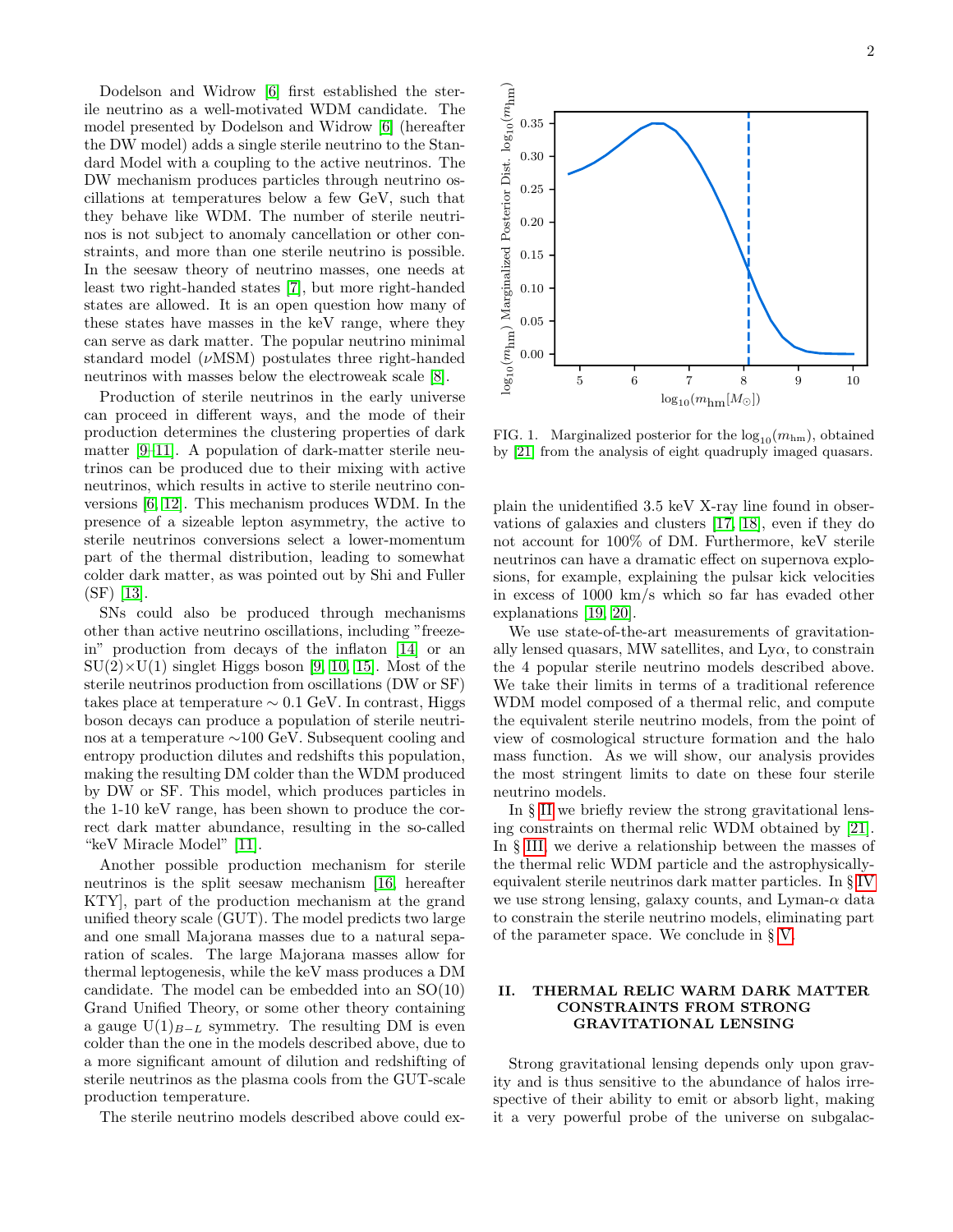

<span id="page-2-3"></span>FIG. 2. Marginalized posterior of the masses of the thermal relic WDM particle. The vertical dotted line marks the 95% lower boundary interval, corresponding to 4.6 and 4.3keV, which represent the case where the assumption for the average background density of the universe includes (Case I), or does not include (Case II), baryonic matter in addition to dark matter (see Appendix).

tic scales. It can thus determine the halo mass function directly, avoiding uncertainties related to the physics of star formation in low mass galaxies that affect traditional methods based on counting photons.

[\[21\]](#page-7-16) used eight quadruply-imaged quasars systems to constrain the amplitude of the halo mass function and the free-streaming length of dark matter. For each system, many realizations of dark matter structure are drawn from analytic dark matter halo mass functions flexible enough to describe mass functions produced by a broad range of thermal relic dark matter masses.

The predicted flux ratios for each realization are compared with the observed flux ratios to estimate the likelihood using Approximate Bayesian Computing. The likelihoods from each system are multiplied together to infer the parameters common to all systems. A key parameter is the 'half-model mass'  $m_{\rm hm}$  which is the mass at which there are half as many halos as there would have been in the case of CDM.

We marginalize over all the other parameters to obtain the posterior distribution for  $m_{\text{hm}}$  shown in Fig. [1.](#page-1-1) As always in Bayesian statistics, the posterior depends on the choice of priors. Since we do not know the order of magnitude of the sterile neutrino mass we adopt a uniform prior in  $\log 10(m_{\text{hm}})$ , within the range  $10^{4.8}$  –  $10^{10} M_{\odot}$ .

The constraints on  $m_{\text{hm}}$  can be tied into constraints on the mass of the DM particle, given a model. A traditional reference model is the thermal relic WDM. It does not refer to a physical particle in particular, but serves as a standard tie-in model for the properties of WDM

models with thermal relics. [\[22\]](#page-7-21), [\[23\]](#page-7-22) derived a one-toone mapping between the half-mode mass and the mass of the thermal relic WDM. As detailed in the Appendix, the general form of the conversion is

<span id="page-2-1"></span>
$$
m_{\text{thWDM}} = 3.3 \left[ \left( \frac{m_{\text{hm}}[M_{\odot}]}{A} \right)^{-1/3.33} \right] \text{keV}, \quad (1)
$$

<span id="page-2-2"></span>
$$
p(m_{\text{thWDM}}) = p(m_{\text{hm}}) \frac{A}{3.3/3.33} \left(\frac{m_{\text{hm}}[M_{\odot}]}{A}\right)^{4.33/3.33},\tag{2}
$$

where  $A$  has two possible values (Case I and II). Using Eq. [1](#page-2-1) and [2,](#page-2-2) we obtain the posterior shown in Fig. [2.](#page-2-3)

### <span id="page-2-0"></span>III. RELATION BETWEEN THERMAL RELIC WDM AND STERILE NEUTRINO TRANSFER FUNCTIONS

Our goal is to use the constraints discussed as an illustration in §[II,](#page-1-0) and those obtained by [\[24\]](#page-7-23) and [\[25,](#page-7-24) [26\]](#page-7-25) to constraints on the four sterile neutrino dark matter candidates discussed in §[I:](#page-0-1) the GUT-scale scenario (KTY), the 'keV miracle model' Higgs production mechanism (PK), the single particle neutrino oscillation production mechanism (DW), and the Shi-Fuller mechanism within the neutrino minimal standard model  $(\nu$ MSM)..

The key quantity is the transfer function,  $T$ , which describes the effect of free-streaming on matter distribution. Given the power spectrum of initial density fluctuations  $P_i$ , T describes its evolution as a function of scale  $k$  and cosmic time, with respect to a standard CDM model:

$$
T_s(k) \equiv \sqrt{\frac{P_{\text{sterile,i}}(k)}{P_{\text{CDM,i}}(k)}},\tag{3}
$$

The thermal relic WDM transfer functions for a given  $m_{\text{thWDM}}$  can be obtained from the analytical form presented in equation A9 of [\[22\]](#page-7-21) (with more recent numbers from [\[27\]](#page-7-26)), and it is given by

<span id="page-2-4"></span>
$$
T_{\text{thWDM}}(k) = [1 + (\alpha k)^{2\mu}]^{-5/\mu}
$$
 (4)

with  $\alpha$ ,  $\mu$  given in the Appendix.

For the initial conditions, we fix the cosmology to the mean results from [\[1\]](#page-7-0) and the CMB temperature from [\[28\]](#page-7-27):  $H_0 = 67.36, \Omega_{\text{Matter}} = 0.31530, \Omega_\Lambda = 0.68470,$  $\Omega_{\text{Baryon}} = 0.04930, \, \Omega_{\nu} = 0.00142, \, T_{\text{CMB}} = 2.72548 \text{K}.$ 

Remarkably, the transfer functions for thermal particles and sterile neutrinos are very similar, and one can approximate the other with a simple mapping of the relevant mass. This mapping allows one to convert any results obtained for thermal relic WDM to sterile neutrino in post-processing, without redoing the experiment or the analysis.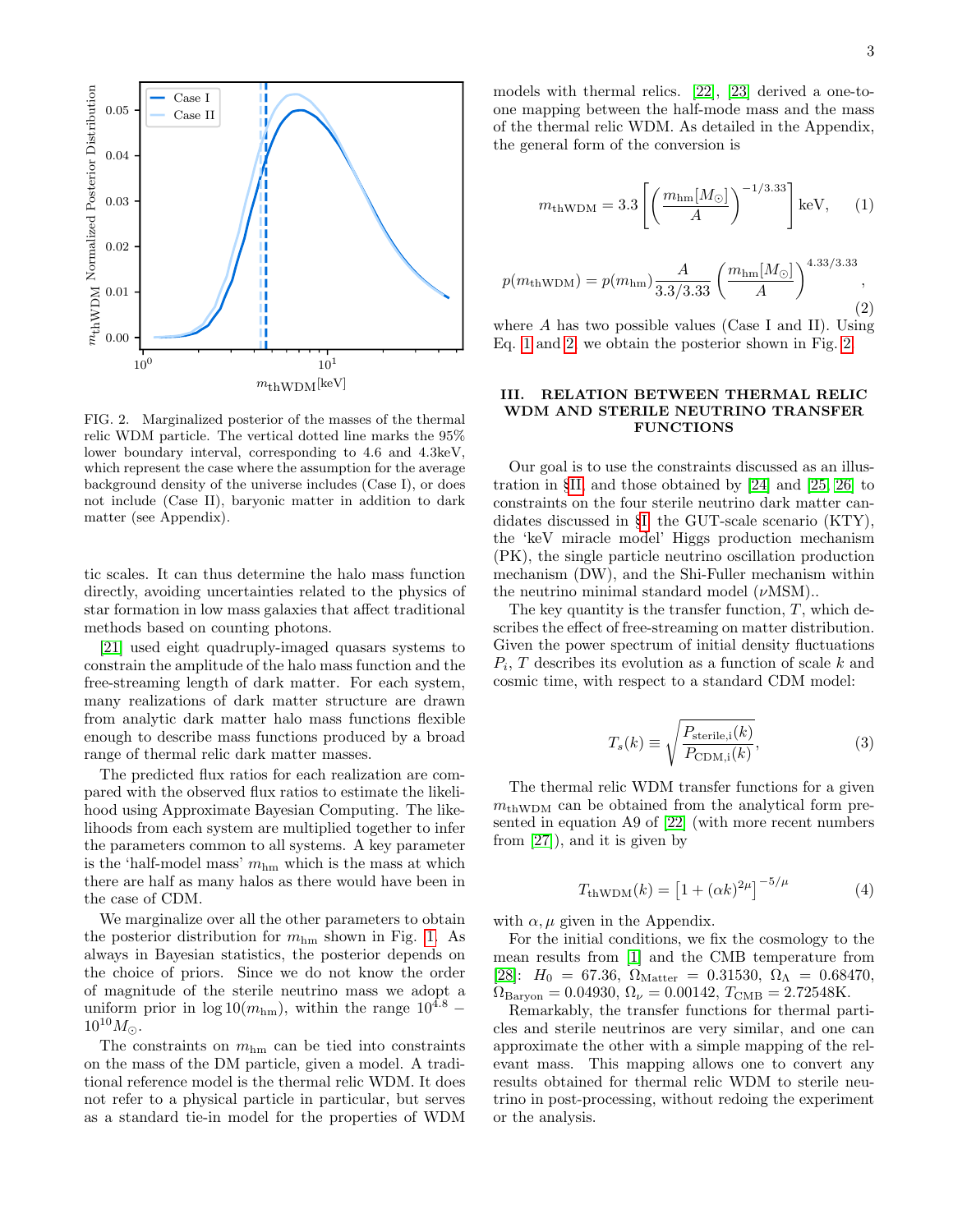

<span id="page-3-0"></span>FIG. 3. Sterile neutrino transfer functions belonging to the Higgs decay (PK) model proposed by [\[10\]](#page-7-13), shown by the continuous lines. The dotted lines show the corresponding thermal relic WDM transfer functions. As shown in [\[11\]](#page-7-9), the two sets of functions are very similar to each other, thus allowing the possibility to create a mapping between the masses of thermal relic WDM particles and those of sterile neutrinos.

|            | $\deg$          | a <sub>0</sub>                    | $a_1$      | $a_2$ |
|------------|-----------------|-----------------------------------|------------|-------|
| PК         | 1st.            | $-3.26e+00$ $3.21e+00$            |            |       |
|            | 2 <sub>nd</sub> | $-1.06e+00$ $2.31e+00$ $4.66e-02$ |            |       |
| <b>KTY</b> | 1st.            | $-1.10e+00$ 6.87e-01              |            |       |
|            | 2nd             | $-4.17e-01$ $5.11e-01$ $7.15e-03$ |            |       |
| power law  |                 | $\alpha$                          | h          |       |
| PK         |                 | $1.56e + 00$                      | $1.24e+00$ |       |
| KTY        |                 | 3.14e-01                          | $1.24e+00$ |       |

<span id="page-3-1"></span>TABLE I. Coefficients for the fits for the relation between the  $m_{\rm sn}$  and  $m_{\rm thWDM}$ , for the cases of the Higgs production mechanism (PK) and GUT scale (KTY). The power law fit, as well as the first 2 degree polynomials are shown.

For sterile neutrinos produced through the oscillation mechanism for the Dodelson-Widrow model, the relation between  $m_{\rm sn}$  and  $m_{\rm thWDM}$  is taken from [\[27\]](#page-7-26).

For the  $\nu$ MSM model, [\[29\]](#page-7-28) derives the model connections to the half-mode mass  $m_{\text{hm}}$ , and we use the posterior in Fig. [1](#page-1-1) to constrain them.

Transfer functions for sterile neutrinos (Fig. [3\)](#page-3-0) for the Higgs production mechanism and the GUT-scale scenarios have been previously obtained by [\[11\]](#page-7-9). The ones given here supersede the published ones by adopting more up to date cosmological parameters. We also corrected a mismatch between expected and provided dilution factors, using the non-CDM features of CLASS to calculate the transfer functions [\[30\]](#page-7-29).



<span id="page-3-2"></span>FIG. 4. The masses of the thermal relic WDM particles and sterile neutrino particles corresponding to the PK transfer functions shown in Fig. [3,](#page-3-0) as well as those for the KTY model, are shown as scattered points. Polynomial and power-law fits described by Eqs. [6](#page-4-0) and [7](#page-5-2) are shown as solid lines. These relations allow us to map constraints on the mass of thermal relic WDM to the corresponding mass of a sterile neutrino, for the 'kev miracle model' Higgs production mechanism (PK), and the GUT-scale scenario (KTY).

We tested two methods to find the relation between sterile neutrino and thermal relic WDM transfer functions: in the first, we fit the sterile neutrino transfer functions using the mass of the thermal relic WDM as a free parameter (Eq. [4\)](#page-2-4); in the second, we match the 'half-mode' wavenumber where the transfer functions de-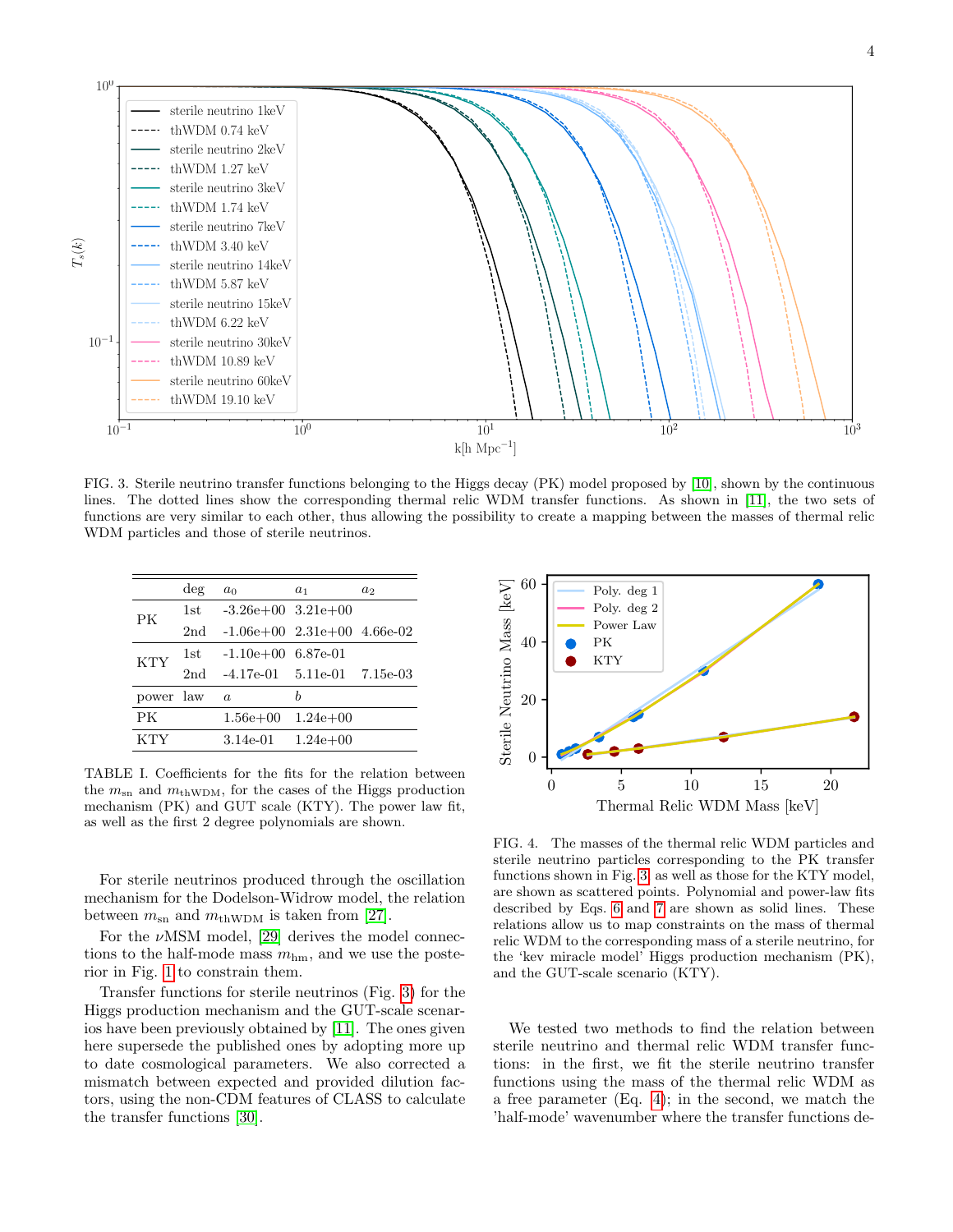5



FIG. 5. Posterior probability distribution function  $p(m_{\rm sn})$  of the mass of the various kinds of sterile neutrino: the GUT-scale scenario (KTY), the 'keV miracle model' Higgs production mechanism (PK), and single particle neutrino oscillation production mechanism (DW). The posteriors do not go to 0 on the right limit, so we cannot impose upper constraints on the particle masses; however, since they do go to 0 on the small limit, we can derive a lower limit. The vertical dotted line marks the 95% lower boundary interval, corresponding to 2.1/11/34 keV for KTY/PK/DW. The limits for the νMSM model depend on lepton asymmetry, and are discussed in the text.

crease to 0.5. For a given thermal relic WDM particle mass and transfer function, the half-mode  $k_{\text{hm}}$  and the mass of the particle  $m_{\text{thWDM}}$  can be related analytically from Eq. [4,](#page-2-4) to obtain:

$$
m_{\text{thWDM}} = k_{\text{hm}}^{\frac{1}{1.11}} \left( 0.049 \left( 2^{\frac{\mu}{5}} - 1 \right)^{-\frac{1}{2\mu}} \times \left( \frac{\Omega_X}{0.25} \right)^{0.11} \left( \frac{h}{0.7} \right)^{1.22} \right)^{\frac{1}{1.11}} . \tag{5}
$$

In the first method, the fits might depend too much on how the numerical  $T(k)$  for the sterile neutrinos was sampled, and the errors that arise at high  $k$ . The  $1/2$  mode matching gets rid of those issues, so we use this one for the rest of the paper. The difference in the end results of the two methods is of order 1%. We obtain the fits shown in Fig. [3.](#page-3-0)

The relation between the mass of the sterile neutrino which generates an equivalent transfer function to a thermal relic particle with a given mass can be approximated by a polynomial of degree deg:

<span id="page-4-0"></span>
$$
m_{\rm sn} = f(m_{\rm thWDM}) = \sum_{0}^{deg} a_i \cdot m_{\rm thWDM}^i,
$$
 (6)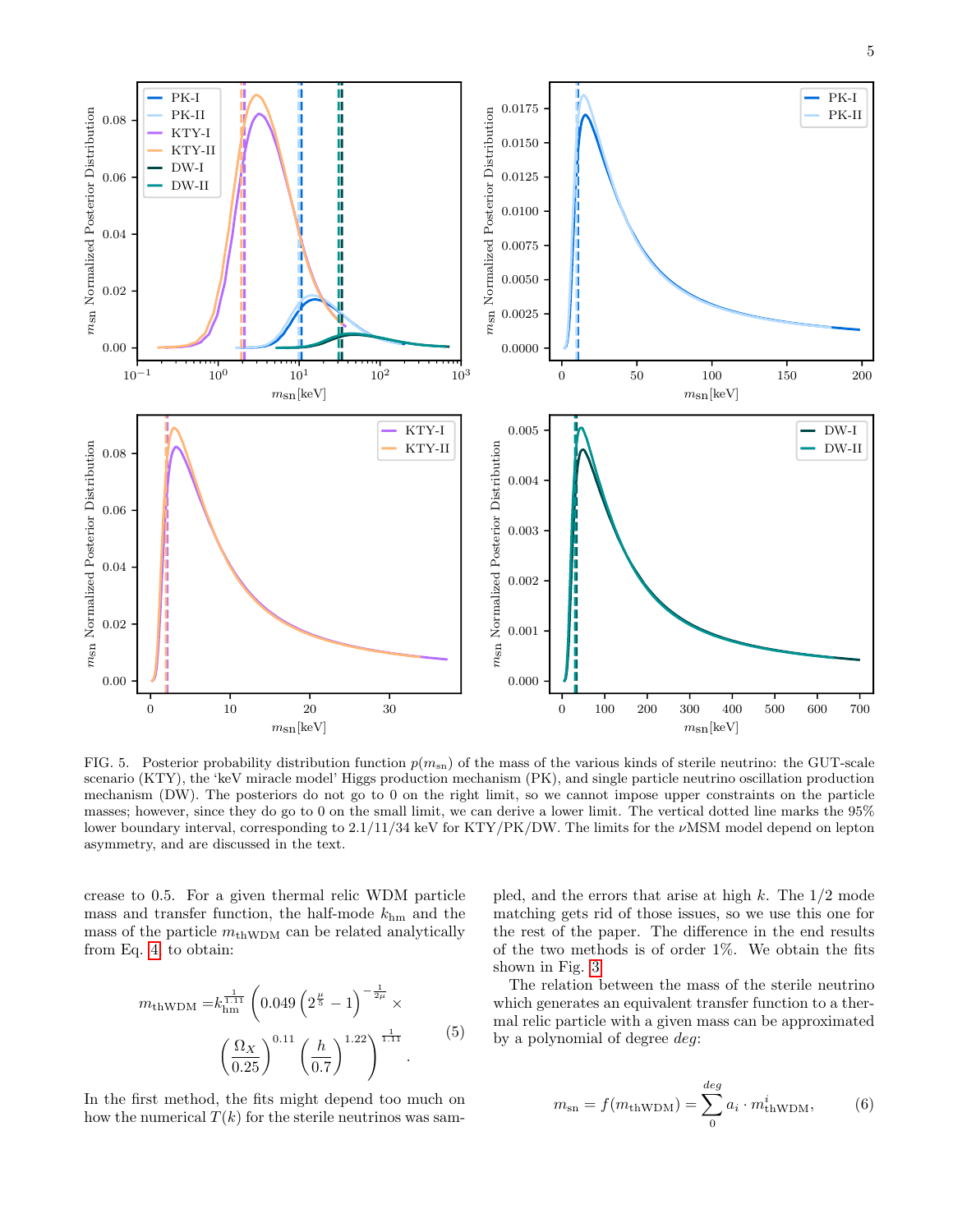or by a power law:

<span id="page-5-2"></span>
$$
m_{\rm sn} = a \cdot m_{\rm thWDM}^b \tag{7}
$$

Results of the polynomials fits of orders 1, 2 (higher orders resulted in over fitting), as well as the power law, can be seen in Table [I.](#page-3-1) Using these coefficients, a relation can also be derived between  $m_{\rm sn}$  and  $m_{\rm hm}$ , seen below in the case of the power law fit:

$$
m_{\rm sn} = a \cdot 3.3^b \left(\frac{m_{\rm hm}}{A}\right)^{-b/3.33} \tag{8}
$$

where A takes the values described in the Appendix. These relations are calibrated on the  $m_{\text{thWDM}}$  mass interval of (0.75, 22) keV, and then extended to 60 keV when applied to data. Fig. [4](#page-3-2) Shows the results of these fits. We use the results of the second order polynomial but we note that using a linear approximation would change the inferred bounds on sterile neutrino mass by only 11%.

## <span id="page-5-0"></span>IV. MAPPING THERMAL RELIC WARM DARK MATTER CONSTRAINTS ONTO STERILE NEUTRINOS

We obtain the most stringent experimental limits on four sterile neutrino models: PK, KTY, νMSM, and DW.

To recap, our starting point are the following 95% confidence limits on thermal relic WDM. The lensing-only analysis described in  $\S$ [II](#page-1-0) is  $m_{\text{thWDM}} > 4.6 \text{keV}$  [\[21\]](#page-7-16). Combination with satellite counts extends it to  $m_{\text{thWDM}} >$ 9.7 keV [\[24\]](#page-7-23). Independent work on the Lyman- $\alpha$  forest yields 3.3 keV [\[25\]](#page-7-24) and 5.3 keV [\[26\]](#page-7-25), the latter using additional assumptions for the relevant thermodynamics.

For the PK and KTY models, the relations derived in § [III](#page-2-0) can now be used together with the ones for νMSM and DW to translate limits from thermal relic WDM into limits for the sterile neutrinos masses. The 95% limits for the four models are given in Tab. [II.](#page-5-3)

We note that the posterior shown in Fig. [2](#page-2-3) vanishes at the lower bound but not on the upper bound, as expected because the warmest models are ruled out by a number of observations. We thus convert the posteriors to lower limits, although of course the full posterior is more informative. Likelihood ratios can be obtained from Fig. [2.](#page-2-3)

For the  $\nu$ MSM model, we use the posterior on  $m_{\text{hm}}$ (Fig. [1\)](#page-1-1) to eliminate the model space as shown in Fig. 2 of [\[29\]](#page-7-28) , which presents the expected half-mode mass as a function of lepton asymmetry (L6) for different neutrino masses. Our upper limit on  $\log_{10}(m_{\text{hm}}[M_{\odot}])$  from strong lensing alone is 8.1. This rules out masses under 7.0 keV for all lepton asymmetries. For higher masses, only limited ranges of lepton asymmetries are allowed: 7keV:L6 ∈ (6.8, 7.6), 9keV: L6 ∈ (5.2,7.8), 11keV:L6 ∈  $(4.3, 7.6), 14 \text{keV}$ : L6  $\in (1.7, 7.9), 16 \text{ keV}$ : L6  $\in (1.6,$ 11.5). After incorporating the MW satellite counts constraints,  $\log_{10}(m_{\text{hm}}[M_{\odot}]) > 7.0$ , which corresponds to  $m_{\nu MSM} > 16$ keV. These limits offer an improved limits from existing work ([\[31\]](#page-7-30)).

|                                                         | Strong<br>Lensing     | Strong Lensing<br>&<br>Galaxy Counts | Lyman- $\alpha$       | Lyman- $\alpha$<br>&<br>Thermo. |
|---------------------------------------------------------|-----------------------|--------------------------------------|-----------------------|---------------------------------|
| PK [keV]                                                | I: $11$<br>II: $9.8$  | I: $26$<br>II: $24$                  | 7.1                   | 12                              |
| KTY [keV]                                               | I: $2.1$<br>II: $1.9$ | I: $5.3$<br>II: $4.9$                | 1.3                   | 2.5                             |
| $\nu$ MSM [keV]                                         | 7.0                   | 16                                   | I: $5.0$<br>II: $5.0$ | I: $9.0$<br>II: $10$            |
| DW [keV]                                                | I: $34$<br>II: 31     | I: $92$<br>II: 84                    | 21                    | 40                              |
| $\left \log_{10}\left(\text{hm}[M_\odot]\right)\right $ | 8.1                   | 7.0                                  | I: $8.6$<br>II: $8.5$ | I: $7.9$<br>II: $7.8$           |
| thWDM [keV]                                             | I: 4.6<br>II: $4.3$   | I: $9.8$<br>II: $9.2$                | 3.3                   | 5.3                             |

<span id="page-5-3"></span>TABLE II. 95% lower limits for four sterile neutrino models: Higgs production mechanism (PK), GUT scale scenario (KTY), 3 sterile neutrino minimal standard model  $(\nu$ MSM), single model sterile neutrino produced through active neutrino oscillations (DW). The limits are derived from 4 datasets: gravitational strong lensing [\[21\]](#page-7-16), strong lensing combined with Milky Way galaxy counts [\[24\]](#page-7-23), Lyman- $\alpha$  for-est [\[25\]](#page-7-24), and Lyman- $\alpha$  forest combined with thermodynamic assumptions [\[26\]](#page-7-25). The case I and case II labels correspond to different assumption cases about the average background density of the universe, as described in the Appendix. In the last two raows of the table, we also presents the limits in terms of the half-mode mass, and the thermal relic WDM mass.

Future work would aim to combine the limits from strong lensing, galaxy counts, and Lyman- $\alpha$  forest in a joint analysis. Work has already been done in this direction ([\[32\]](#page-7-31)), however their dataset obtained less stringent limits than the strong lensing combined with galaxy counts obtained by [\[24\]](#page-7-23). Future analysis combining the data sets used in Table [II](#page-5-3) will be useful.

### <span id="page-5-1"></span>V. CONCLUSION

We used state-of-the-art measurements of strong gravitationally-lensed quasars, MW satellites, and Lyman- $\alpha$  forest to constrain four of the most popular sterile neutrino models.

First, we derive effective relations to describe the correspondence between the mass of a thermal relic WDM particle and the mass of sterile neutrinos produced via Higgs decay and GUT-scale scenarios, in terms of astrophysical effects. We take advantage of the similarity between the transfer functions of the sterile neutrinos mechanism presented by [\[11\]](#page-7-9), and that of thermal relic WDM.

We note that our derived equivalence relation are of general importance, and can be used to put limits on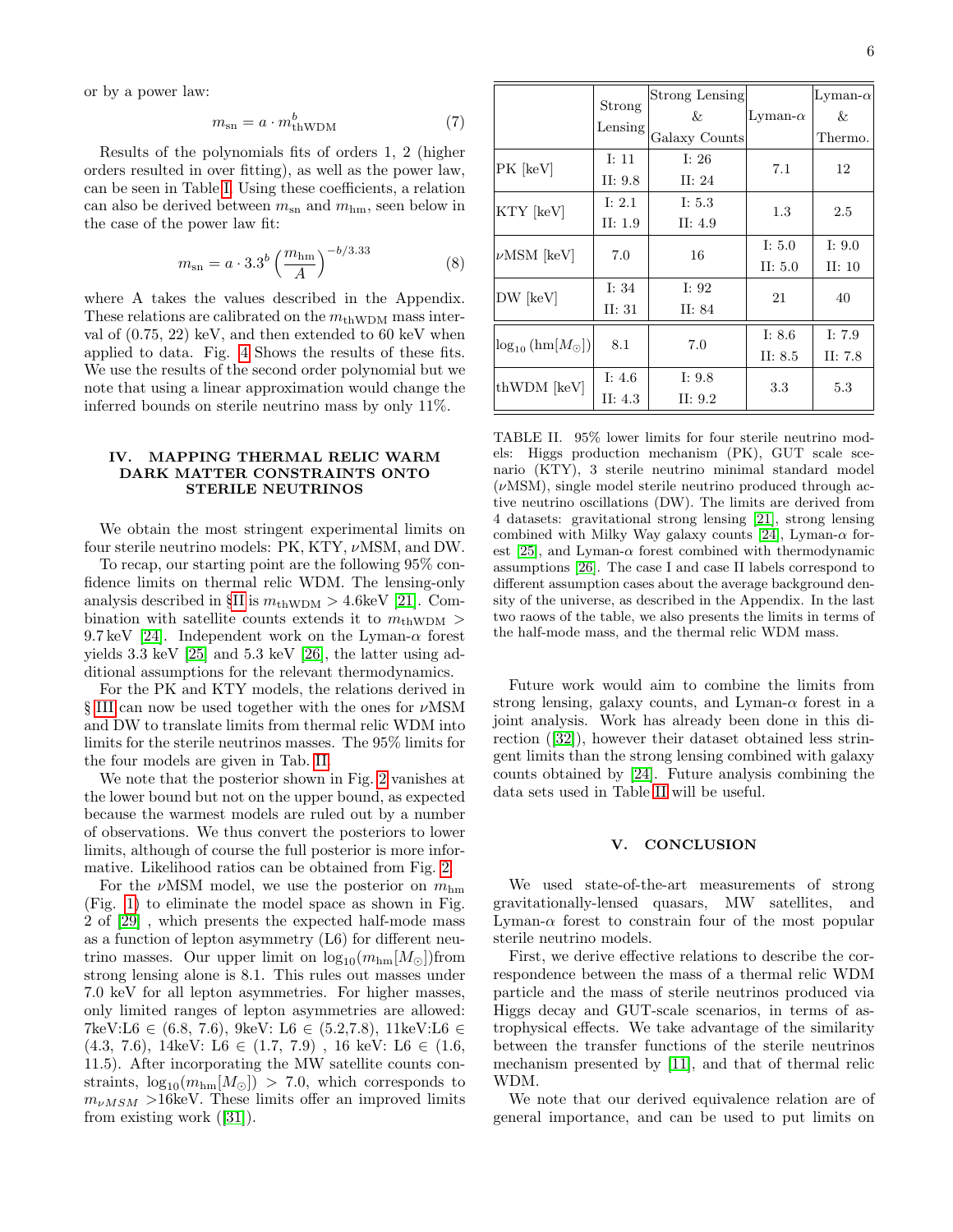7

sterile neutrino models starting from any past or future thermal relic WDM measurement, not just the one we present here.

The limits on the PK, KTY,  $\nu$ MSM and DW models summarized in Table [II](#page-5-3) are the most stringent experimental limits on these four models. We note that the limits from lensing and MW satellites are independent of and agree with those from the  $L_{V\alpha}$  forest. We have effectively ruled out part of the parameter space for sterile neutrino generated through these 4 models.

### ACKNOWLEDGMENTS

We acknowledge helpful conversations with Graciela Gelmini, Jiamin Hou, Doug Finkbeiner, Joshua Speagle, and Xiaolong Du

IZ and TT acknowledge support by the National Science Foundation grant NSF-1836016, by the Gordon and Betty Moore Foundation Grant 8548 and by NASA grant HST-GO-15177. Part of the data used in this paper were obtained as part of HST-GO-15177. SB is supported by the National Science Foundation through NSF AST-1716527. K.N.A. is supported in part by NSF Theoretical Physics Grant PHY-1915005. A.K. was supported by the U.S. Department of Energy (DOE) grant No. DE-SC0009937 and by Japan Society for the Promotion of Science (JSPS) KAKENHI grant No. JP20H05853, as well as by World Premier International Research Center Initiative (WPI), MEXT, Japan. This work was supported in part by the UC Southern California Hub, with funding from the UC National Laboratories division of the University of California Office of the President. This research made use of the NASA Astrophysics Data System's Bibliographic Services (ADS), the color blindness palette by Martin Krzywinski and Jonathan Corum[\[33\]](#page-7-32), the Color Vision Deficiency PDF Viewer by Marie Chatfield [\[34\]](#page-7-33), and the following software: CLASS [\[35\]](#page-8-0), Jupyter Notebook [\[36\]](#page-8-1), Mathematica [\[37\]](#page-8-2), Matplotlib [\[38\]](#page-8-3), NumPy [\[39\]](#page-8-4), Python [\[40,](#page-8-5) [41\]](#page-8-6), scikit-learn [\[42\]](#page-8-7)

### Appendix

The thermal relic WDM transfer functions can be approximated by an analytical function with a dependence on  $m_{\text{thWDM}}$ , as show in equation A8 of [\[22\]](#page-7-21), and Eq. [4.](#page-2-4) We use the more recent fit to the characteristic length scale factor  $\alpha(m_{\text{thWDM}})$  obtained by [\[27\]](#page-7-26), with  $\mu = 1.12$ :

$$
\alpha = 0.049 \left( \frac{m_{\text{thWDM}}}{\text{keV}} \right)^{-1.11} \left( \frac{\Omega_{\text{thWDM}}}{0.25} \right)^{0.11} \left( \frac{h}{0.7} \right)^{1.22}
$$

$$
\equiv \lambda_{\text{fs}}^{\text{eff}} \tag{A.1}
$$

in units of Mpc  $h^{-1}$ . By convention, g is taken to be 1.5 for the warm particle, based on the equivalent contribution of a light neutrino species [\[22\]](#page-7-21). Following [\[23\]](#page-7-22), we assume that the characteristic length scale  $\alpha$  can be related to an effective free-streaming length scale  $\lambda_{\mathrm{fs}}^{\mathrm{eff}}$  .

The 'half-mode' length scale  $\lambda_{\rm hm}$  corresponds to the scale at which the thermal relic WDM transfer function  $(4)$  decreases to  $1/2$ :

$$
\lambda_{\rm hm} = 2\pi \lambda_{\rm fs}^{\rm eff} (2^{\mu/5} - 1)^{-\frac{1}{2\mu}}.
$$
 (A.2)

We define the corresponding 'half-mode' mass scale and obtain a relation between  $m_{\text{hm}}$  and  $m_{\text{thWDM}}$ :

$$
m_{\rm hm} = \frac{4\pi}{3}\bar{\rho}\left(\frac{\lambda_{\rm hm}}{2}\right)^3 = \frac{4\pi^4}{3}\bar{\rho}\left(2^{\mu/5} - 1\right)^{-\frac{3}{2\mu}}\lambda_{\rm fs}^{\rm eff}^{3}
$$
  

$$
= \frac{4\pi^4}{3}\bar{\rho}\left(2^{\mu/5} - 1\right)^{-\frac{3}{2\mu}}0.049^3\left(\frac{\Omega_{\rm thWDM}}{0.25}\right)^{0.33}
$$
  

$$
\left(\frac{h}{0.7}\right)^{3.66}\left(\frac{m_{\rm thWDM}}{\rm keV}\right)^{-3.33}
$$
  

$$
= A\left(\frac{m_{\rm thWDM}}{3.3 \rm keV}\right)^{-3.33},
$$
 (A.3)

where  $\bar{\rho}$  is the background density of the universe. The A constant thus depends on the assumed  $\bar{\rho}$ .

We consider two cases, where the background density of the universe can be taken as:

- I.  $\bar{\rho} = \Omega_M \times \rho_{\text{critic}}$ , where  $\Omega_M$  includes the contributions of both baryonic and dark matter (as done in [\[24\]](#page-7-23), or
- II.  $\bar{\rho} = \Omega_{\text{DM}} \times \rho_{\text{critic}}$ , where only the contributions of dark matter are included (as done in [\[21\]](#page-7-16)).

We thus obtain two equations between the 'half-mode' mass and the thermal relic mass:

I. 
$$
m_{\text{hm}} = 3.81 \cdot 10^8 \left( \frac{m_{\text{thWDM}}}{3.3 \text{keV}} \right)^{-3.33} M_{\odot}
$$
  
II.  $m_{\text{hm}} = 3.04 \cdot 10^8 \left( \frac{m_{\text{thWDM}}}{3.3 \text{keV}} \right)^{-3.33} M_{\odot}$  (A.4)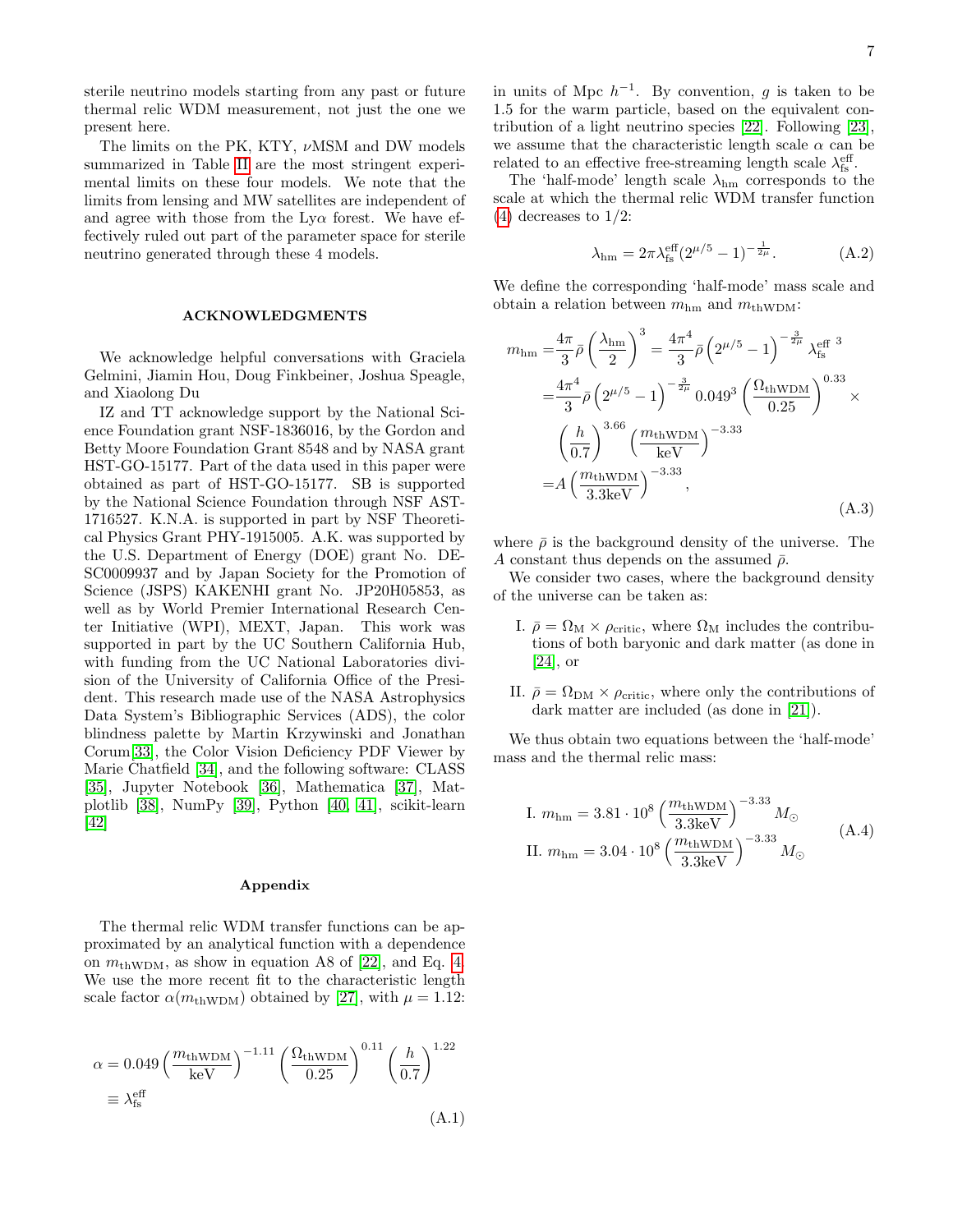- <span id="page-7-0"></span>[1] P. Collaboration, Planck 2018 results. X. Constraints on inflation, [Astronomy and Astrophysics](https://doi.org/10.1051/0004-6361/201833887) 641, A10 (2020).
- <span id="page-7-1"></span>[2] G. R. Blumenthal, S. M. Faber, J. R. Primack, and M. J. Rees, Formation of galaxies and large-scale structure with cold dark matter., Nature 311[, 517 \(1984\).](https://doi.org/10.1038/311517a0)
- <span id="page-7-2"></span>[3] J. S. Bullock and M. Boylan-Kolchin, Small-Scale Challenges to the ΛCDM Paradigm, [Annual Review of As](https://doi.org/10.1146/annurev-astro-091916-055313)[tronomy and Astrophysics](https://doi.org/10.1146/annurev-astro-091916-055313) 55, 343 (2017).
- <span id="page-7-3"></span>[4] D. H. Weinberg, J. S. Bullock, F. Governato, R. Kuzio de Naray, and A. H. G. Peter, Cold dark matter: Controversies on small scales, [Proceedings of the National](https://doi.org/10.1073/pnas.1308716112) [Academy of Science](https://doi.org/10.1073/pnas.1308716112) 112, 12249 (2015).
- <span id="page-7-4"></span>[5] A. Kusenko, Sterile neutrinos: The dark side of the light fermions, [Physics Reports](https://doi.org/10.1016/j.physrep.2009.07.004) 481, 1 (2009).
- <span id="page-7-5"></span>[6] S. Dodelson and L. M. Widrow, Sterile neutrinos as dark matter, [Physical Review Letters](https://doi.org/10.1103/PhysRevLett.72.17) 72, 17 (1994).
- <span id="page-7-6"></span>[7] P. H. Frampton, S. L. Glashow, and T. Yanagida, Cosmological sign of neutrino CP violation, [Phys. Lett. B](https://doi.org/10.1016/S0370-2693(02)02853-8) 548[, 119 \(2002\),](https://doi.org/10.1016/S0370-2693(02)02853-8) [arXiv:hep-ph/0208157.](https://arxiv.org/abs/hep-ph/0208157)
- <span id="page-7-7"></span>[8] T. Asaka and M. Shaposhnikov, The @nMSM, dark matter and baryon asymmetry of the universe [rapid communication], [Physics Letters B](https://doi.org/10.1016/j.physletb.2005.06.020) 620, 17 (2005).
- <span id="page-7-8"></span>[9] K. Petraki, Small-scale structure formation properties of chilled sterile neutrinos as dark matter, [Phys. Rev. D](https://doi.org/10.1103/PhysRevD.77.105004) 77, [105004 \(2008\),](https://doi.org/10.1103/PhysRevD.77.105004) [arXiv:0801.3470 \[hep-ph\].](https://arxiv.org/abs/0801.3470)
- <span id="page-7-13"></span>[10] K. Petraki and A. Kusenko, Dark-matter sterile neutrinos in models with a gauge singlet in the Higgs sector, [Physical Review D](https://doi.org/10.1103/PhysRevD.77.065014) 77, 65014 (2008).
- <span id="page-7-9"></span>[11] K. N. Abazajian and A. Kusenko, Hidden treasures: Sterile neutrinos as dark matter with miraculous abundance, structure formation for different production mechanisms, and a solution to the  $\sigma$ <SUB>8</SUB> problem, [Phys](https://doi.org/10.1103/PhysRevD.100.103513)ical Review D 100[, 103513 \(2019\).](https://doi.org/10.1103/PhysRevD.100.103513)
- <span id="page-7-10"></span>[12] K. Abazajian, Linear cosmological structure limits on warm dark matter, [Physical Review D](https://doi.org/10.1103/PhysRevD.73.063513) 73, 63513 (2006).
- <span id="page-7-11"></span>[13] X. Shi and G. M. Fuller, New Dark Matter Candidate: Nonthermal Sterile Neutrinos, [Physical Review Letters](https://doi.org/10.1103/PhysRevLett.82.2832) 82[, 2832 \(1999\).](https://doi.org/10.1103/PhysRevLett.82.2832)
- <span id="page-7-12"></span>[14] M. Shaposhnikov and I. Tkachev, The nuMSM, inflation, and dark matter, [Phys. Lett. B](https://doi.org/10.1016/j.physletb.2006.06.063) 639, 414 (2006), [arXiv:hep-ph/0604236.](https://arxiv.org/abs/hep-ph/0604236)
- <span id="page-7-14"></span>[15] A. Kusenko, Sterile neutrinos, dark matter, and the pulsar velocities in models with a Higgs singlet, [Phys. Rev.](https://doi.org/10.1103/PhysRevLett.97.241301) Lett. 97[, 241301 \(2006\),](https://doi.org/10.1103/PhysRevLett.97.241301) [arXiv:hep-ph/0609081.](https://arxiv.org/abs/hep-ph/0609081)
- <span id="page-7-15"></span>[16] A. Kusenko, F. Takahashi, and T. T. Yanagida, Dark matter from split seesaw, [Physics Letters B](https://doi.org/10.1016/j.physletb.2010.08.031) 693, 144 [\(2010\).](https://doi.org/10.1016/j.physletb.2010.08.031)
- <span id="page-7-17"></span>[17] E. Bulbul, M. Markevitch, A. Foster, R. K. Smith, M. Loewenstein, and S. W. Randall, Detection of An Unidentified Emission Line in the Stacked X-ray spectrum of Galaxy Clusters, [Astrophys. J.](https://doi.org/10.1088/0004-637X/789/1/13) 789, 13 (2014), [arXiv:1402.2301 \[astro-ph.CO\].](https://arxiv.org/abs/1402.2301)
- <span id="page-7-18"></span>[18] A. Boyarsky, O. Ruchayskiy, D. Iakubovskyi, and J. Franse, Unidentified Line in X-Ray Spectra of the Andromeda Galaxy and Perseus Galaxy Cluster, [Phys. Rev.](https://doi.org/10.1103/PhysRevLett.113.251301) Lett. 113[, 251301 \(2014\),](https://doi.org/10.1103/PhysRevLett.113.251301) [arXiv:1402.4119 \[astro-ph.CO\].](https://arxiv.org/abs/1402.4119)
- <span id="page-7-19"></span>[19] A. Kusenko and G. Segre, Neutral current induced neutrino oscillations in a supernova, [Phys. Lett. B](https://doi.org/10.1016/S0370-2693(97)00121-4) 396, 197 [\(1997\),](https://doi.org/10.1016/S0370-2693(97)00121-4) [arXiv:hep-ph/9701311.](https://arxiv.org/abs/hep-ph/9701311)
- <span id="page-7-20"></span>[20] G. M. Fuller, A. Kusenko, I. Mocioiu, and S. Pascoli, Pulsar kicks from a dark-matter sterile neutrino, [Phys.](https://doi.org/10.1103/PhysRevD.68.103002)

Rev. D 68[, 103002 \(2003\),](https://doi.org/10.1103/PhysRevD.68.103002) [arXiv:astro-ph/0307267.](https://arxiv.org/abs/astro-ph/0307267)

- <span id="page-7-16"></span>[21] D. Gilman, S. Birrer, A. Nierenberg, T. Treu, X. Du, and A. Benson, Warm dark matter chills out: constraints on the halo mass function and the free-streaming length of dark matter with eight quadruple-image strong gravitational lenses, [Monthly Notices of the Royal Astronomical](https://doi.org/10.1093/mnras/stz3480) Society 491[, 6077 \(2020\).](https://doi.org/10.1093/mnras/stz3480)
- <span id="page-7-21"></span>[22] P. Bode, J. P. Ostriker, and N. Turok, Halo Formation in Warm Dark Matter Models, [The Astrophysical Journal](https://doi.org/10.1086/321541) 556[, 93 \(2001\).](https://doi.org/10.1086/321541)
- <span id="page-7-22"></span>[23] A. Schneider, R. E. Smith, A. V. Macciò, and B. Moore, Non-linear evolution of cosmological structures in warm dark matter models, [Monthly Notices of the Royal As](https://doi.org/10.1111/j.1365-2966.2012.21252.x)[tronomical Society](https://doi.org/10.1111/j.1365-2966.2012.21252.x) 424, 684 (2012).
- <span id="page-7-23"></span>[24] E. O. Nadler, S. Birrer, D. Gilman, R. H. Wechsler, X. Du, A. Benson, A. M. Nierenberg, and T. Treu, Dark Matter Constraints from a Unified Analysis of Strong Gravitational Lenses and Milky Way Satellite Galaxies, [The Astrophysical Journal](https://doi.org/10.3847/1538-4357/abf9a3) 917, 7 (2021).
- <span id="page-7-24"></span>[25] M. Viel, G. D. Becker, J. S. Bolton, and M. G. Haehnelt, Warm dark matter as a solution to the small scale crisis: New constraints from high redshift Lyman- $\alpha$  forest data, [Physical Review D](https://doi.org/10.1103/PhysRevD.88.043502) 88, 43502 (2013).
- <span id="page-7-25"></span>[26] V. Iršič, M. Viel, M. G. Haehnelt, J. S. Bolton, S. Cristiani, G. D. Becker, V. D'Odorico, G. Cupani, T.-S. Kim, T. A. M. Berg, S. L´opez, S. Ellison, L. Christensen, K. D. Denney, and G. Worseck, New constraints on the freestreaming of warm dark matter from intermediate and small scale Lyman- $\alpha$  forest data, [Physical Review D](https://doi.org/10.1103/PhysRevD.96.023522) 96, [23522 \(2017\).](https://doi.org/10.1103/PhysRevD.96.023522)
- <span id="page-7-26"></span>[27] M. Viel, J. Lesgourgues, M. G. Haehnelt, S. Matarrese, and A. Riotto, Constraining warm dark matter candidates including sterile neutrinos and light gravitinos with WMAP and the Lyman- $\alpha$  forest, [Physical Review D](https://doi.org/10.1103/PhysRevD.71.063534) 71, [63534 \(2005\).](https://doi.org/10.1103/PhysRevD.71.063534)
- <span id="page-7-27"></span>[28] D. J. Fixsen, The Temperature of the Cosmic Microwave Background, [The Astrophysical Journal, Volume 707, Is](https://doi.org/10.1088/0004-637X/707/2/916)[sue 2, pp. 916-920 \(2009\).](https://doi.org/10.1088/0004-637X/707/2/916) **707**, 916 (2009).
- <span id="page-7-28"></span>[29] S. Vegetti, G. Despali, M. R. Lovell, and W. Enzi, Constraining sterile neutrino cosmologies with strong gravitational lensing observations at redshift  $z = 0.2$ , [Monthly](https://doi.org/10.1093/mnras/sty2393) [Notices of the Royal Astronomical Society](https://doi.org/10.1093/mnras/sty2393) 481, 3661 [\(2018\).](https://doi.org/10.1093/mnras/sty2393)
- <span id="page-7-29"></span>[30] D. Blas, J. Lesgourgues, and T. Tram, The Cosmic Linear Anisotropy Solving System (CLASS). Part II: Approximation schemes, [Journal of Cosmology and Astroparticle](https://doi.org/10.1088/1475-7516/2011/07/034) [Physics](https://doi.org/10.1088/1475-7516/2011/07/034) 2011, 34.
- <span id="page-7-30"></span>[31] A. Dekker, S. Ando, C. A. Correa, and K. C. Y. Ng, [Warm Dark Matter Constraints Using Milky-Way](https://ui.adsabs.harvard.edu/abs/2021arXiv211113137D) [Satellite Observations and Subhalo Evolution Modeling](https://ui.adsabs.harvard.edu/abs/2021arXiv211113137D) (2021).
- <span id="page-7-31"></span>[32] W. Enzi, R. Murgia, O. Newton, S. Vegetti, C. Frenk, M. Viel, M. Cautun, C. D. Fassnacht, M. Auger, G. Despali, J. McKean, L. V. E. Koopmans, and M. Lovell, Joint constraints on thermal relic dark matter from strong gravitational lensing, the Ly  $\alpha$  forest, and Milky Way satellites, [Monthly Notices of the Royal As](https://doi.org/10.1093/mnras/stab1960)[tronomical Society](https://doi.org/10.1093/mnras/stab1960) 506, 5848 (2021).
- <span id="page-7-32"></span>[33] [http://mkweb.bcgsc.ca/biovis2012/](http://mkweb.bcgsc.ca/biovis2012/color-blindness-palette.png) [color-blindness-palette.png](http://mkweb.bcgsc.ca/biovis2012/color-blindness-palette.png).
- <span id="page-7-33"></span>[34] <https://mariechatfield.com/simple-pdf-viewer/>.